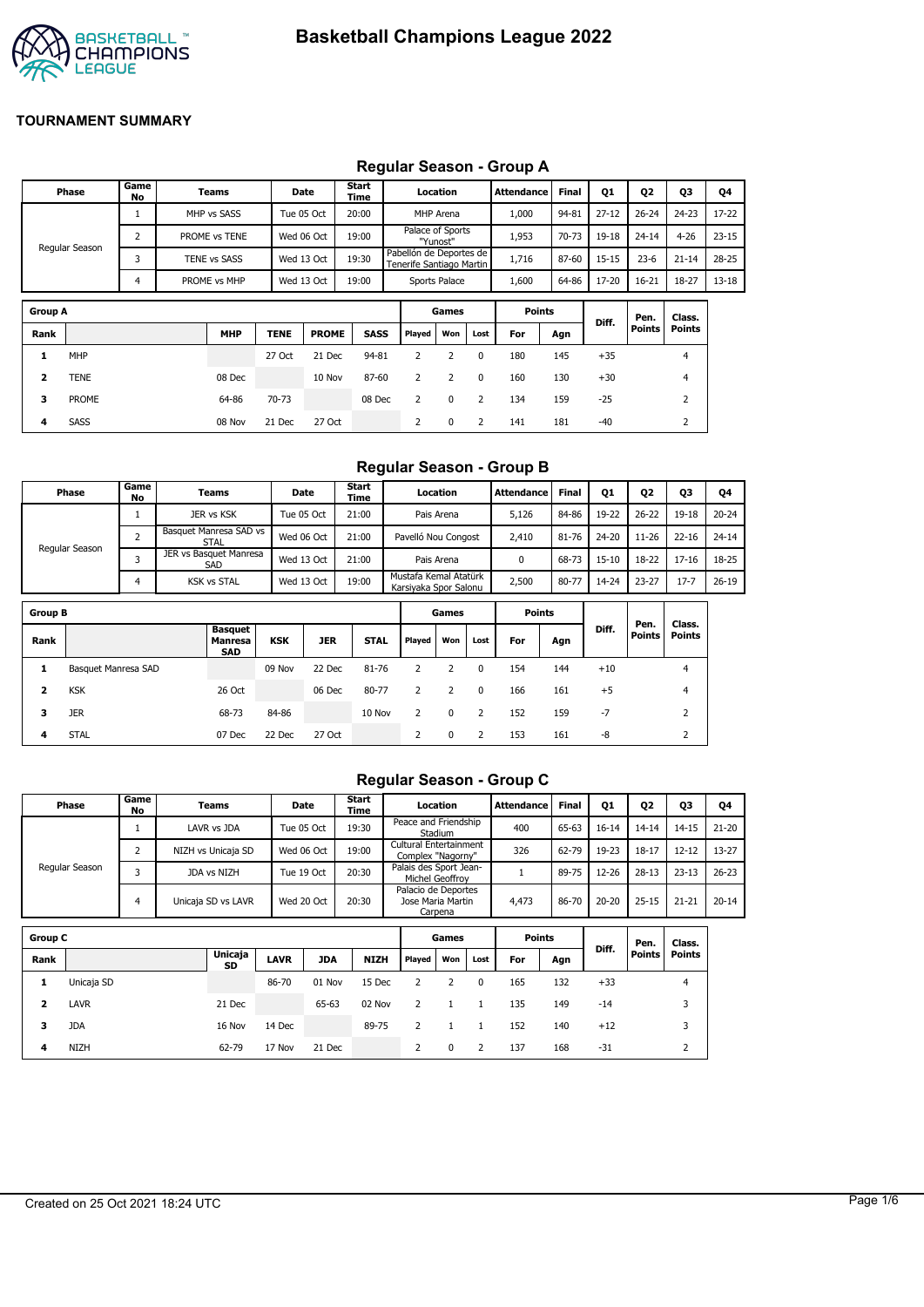

|                | <b>Regular Ocason - Oroup D</b> |                |  |                                                             |             |             |               |                    |               |          |                   |              |           |                       |                         |           |
|----------------|---------------------------------|----------------|--|-------------------------------------------------------------|-------------|-------------|---------------|--------------------|---------------|----------|-------------------|--------------|-----------|-----------------------|-------------------------|-----------|
|                | Phase                           | Game<br>No     |  | Teams                                                       |             | Date        | Start<br>Time |                    | Location      |          | <b>Attendance</b> | <b>Final</b> | 01        | 02                    | Q3                      | Q4        |
|                |                                 |                |  | Universo Treviso Basket<br><b>SSDRL vs RIGA</b>             |             | Tue 05 Oct  | 20:30         |                    | Palaverde     |          | 1,353             | $91 - 85$    | $23 - 22$ | 19-30                 | $23 - 12$               | $26 - 21$ |
|                |                                 | $\overline{2}$ |  | <b>SZOM vs AEK</b>                                          |             | Wed 06 Oct  | 18:00         |                    | Savaria Arena |          | 2,200             | 83-78        | 19-21     | $19 - 14$             | $19-19$                 | $26 - 24$ |
|                | Regular Season                  | 3              |  | AEK vs Universo Treviso<br><b>Basket SSDRL</b>              |             | Tue 19 Oct  | 19:30         | Ano Liosia Olympic | Sports Hall   |          | 1,900             | 77-92        | 18-23     | 18-27                 | $24 - 15$               | 17-27     |
|                |                                 | $\overline{4}$ |  | RIGA vs SZOM                                                |             | Wed 20 Oct  | 19:00         |                    | Arena Riga    |          | 530               | 74-80        | $11 - 16$ | $26 - 19$             | 24-29                   | 13-16     |
| <b>Group D</b> |                                 |                |  |                                                             |             |             |               |                    | Games         |          | <b>Points</b>     |              |           |                       |                         |           |
| Rank           |                                 |                |  | <b>Universo</b><br>Treviso<br><b>Basket</b><br><b>SSDRL</b> | <b>SZOM</b> | <b>RIGA</b> | <b>AEK</b>    | Played             | Won           | Lost     | For               | Agn          | Diff.     | Pen.<br><b>Points</b> | Class.<br><b>Points</b> |           |
| 1              | Universo Treviso Basket SSDRL   |                |  |                                                             | 03 Nov      | $91 - 85$   | 22 Dec        | 2                  | 2             | $\Omega$ | 183               | 162          | $+21$     |                       | 4                       |           |
| 2              | <b>SZOM</b>                     |                |  | 17 Nov                                                      |             | 22 Dec      | 83-78         | 2                  | 2             | 0        | 163               | 152          | $+11$     |                       | 4                       |           |

**3** RIGA 14 Dec 74-80 03 Nov 2 0 2 159 171 -12 2 **4** AEK 77-92 14 Dec 15 Nov 2 0 2 155 175 -20 2

### **Regular Season - Group D**

#### **Regular Season - Group E**

| <b>Phase</b>   | Game I<br>No | Teams               | Date       | <b>Start</b><br>Time | Location                    | Attendance | <b>Final</b> | Q1        | Q <sub>2</sub> | Q3        | Q4        |
|----------------|--------------|---------------------|------------|----------------------|-----------------------------|------------|--------------|-----------|----------------|-----------|-----------|
|                |              | <b>IGOK vs PAOK</b> | Tue 05 Oct | 18:30                | Sportska Dvorana<br>Laktaši | 700        | 68-64        | 19-12     | $7 - 20$       | $17 - 17$ | $25 - 15$ |
|                |              | <b>GALA vs NYMB</b> | Wed 06 Oct | 21:00                | Sinan Erdem Arena           | 1,200      | 101-85       | $23 - 26$ | $29 - 22$      | $23 - 19$ | $26 - 18$ |
| Regular Season |              | PAOK vs NYMB        | Tue 12 Oct | 19:30                | PAOK Sports Arena           | 1,500      | 83-84        | $11 - 21$ | $24 - 19$      | $23 - 25$ | $25 - 19$ |
|                |              | <b>IGOK vs GALA</b> | Wed 13 Oct | 18:30                | Sportska Dvorana<br>Laktaši | 1,000      | 85-89        | $17 - 27$ | $27 - 25$      | $23 - 16$ | 18-21     |
|                |              | PAOK vs GALA        | Mon 25 Oct | 19:30                | PAOK Sports Arena           | 2,500      | 81-74        | $12 - 24$ | $21 - 12$      | $22 - 17$ | $26 - 21$ |

| <b>Group E</b> |             |             |             |             |             |        | Games |      |     | <b>Points</b> |       | Pen.          | Class.        |
|----------------|-------------|-------------|-------------|-------------|-------------|--------|-------|------|-----|---------------|-------|---------------|---------------|
| Rank           |             | <b>GALA</b> | <b>PAOK</b> | <b>IGOK</b> | <b>NYMB</b> | Played | Won   | Lost | For | Agn           | Diff. | <b>Points</b> | <b>Points</b> |
|                | <b>GALA</b> |             | 08 Dec      | 09 Nov      | 101-85      | 3      |       |      | 264 | 251           | $+13$ |               |               |
| 2              | <b>PAOK</b> | 81-74       |             | 22 Dec      | 83-84       | 3      |       |      | 228 | 226           | $+2$  |               | 4             |
| з              | <b>IGOK</b> | 85-89       | 68-64       |             | 07 Dec      |        |       |      | 153 | 153           | $+0$  |               |               |
| 4              | <b>NYMB</b> | 22 Dec      | 09 Nov      | 26 Oct      |             |        |       |      | 169 | 184           | $-15$ |               |               |

# **Regular Season - Group F**

| Phase          | Game<br>No | Teams        | Date       | <b>Start</b><br>Time | Location                     | Attendance | <b>Final</b> | Q1        | Q <sub>2</sub> | Q3        | Q4        |
|----------------|------------|--------------|------------|----------------------|------------------------------|------------|--------------|-----------|----------------|-----------|-----------|
|                |            | TOFA vs OOST | Tue 05 Oct | 19:00                | Tofas Nilüfer Spor<br>Salonu | 700        | $92 - 83$    | $29 - 16$ | $20 - 22$      | $27 - 22$ | $16 - 23$ |
| Regular Season |            | SIG vs KALE  | Wed 06 Oct | 20:30                | <b>Rhenus Sport</b>          | 3,025      | $75 - 73$    | 19-24     | $22 - 12$      | $17 - 17$ | $17 - 20$ |
|                |            | OOST vs SIG  | Mon 11 Oct | 20:00                | Versluys   Dôme              | 901        | $77 - 83$    | $15 - 14$ | $23 - 25$      | 19-28     | $20 - 16$ |
|                | 4          | TOFA vs KALE | Tue 12 Oct | 19:00                | Tofas Nilüfer Spor<br>Salonu | 0          | 77-81        | $25 - 18$ | $15 - 22$      | 18-22     | 19-19     |
|                |            |              |            |                      |                              |            |              |           |                |           |           |

| <b>Group F</b> |             |           |             |        |             |        | Games        |      |     | <b>Points</b> |       | Pen.          | Class.        |
|----------------|-------------|-----------|-------------|--------|-------------|--------|--------------|------|-----|---------------|-------|---------------|---------------|
| Rank           |             | SIG       | <b>KALE</b> | TOFA   | <b>OOST</b> | Played | Won          | Lost | For | Agn           | Diff. | <b>Points</b> | <b>Points</b> |
|                | SIG         |           | 75-73       | 26 Oct | 21 Dec      |        |              | 0    | 158 | 150           | $+8$  |               | 4             |
| 2              | <b>KALE</b> | 07 Dec    |             | 21 Dec | 26 Oct      |        |              |      | 154 | 152           | $+2$  |               |               |
| з              | <b>TOFA</b> | 10 Nov    | $77 - 81$   |        | $92 - 83$   |        |              |      | 169 | 164           | $+5$  |               |               |
| 4              | <b>OOST</b> | $77 - 83$ | 10 Nov      | 08 Dec |             | 2      | <sup>0</sup> |      | 160 | 175           | $-15$ |               |               |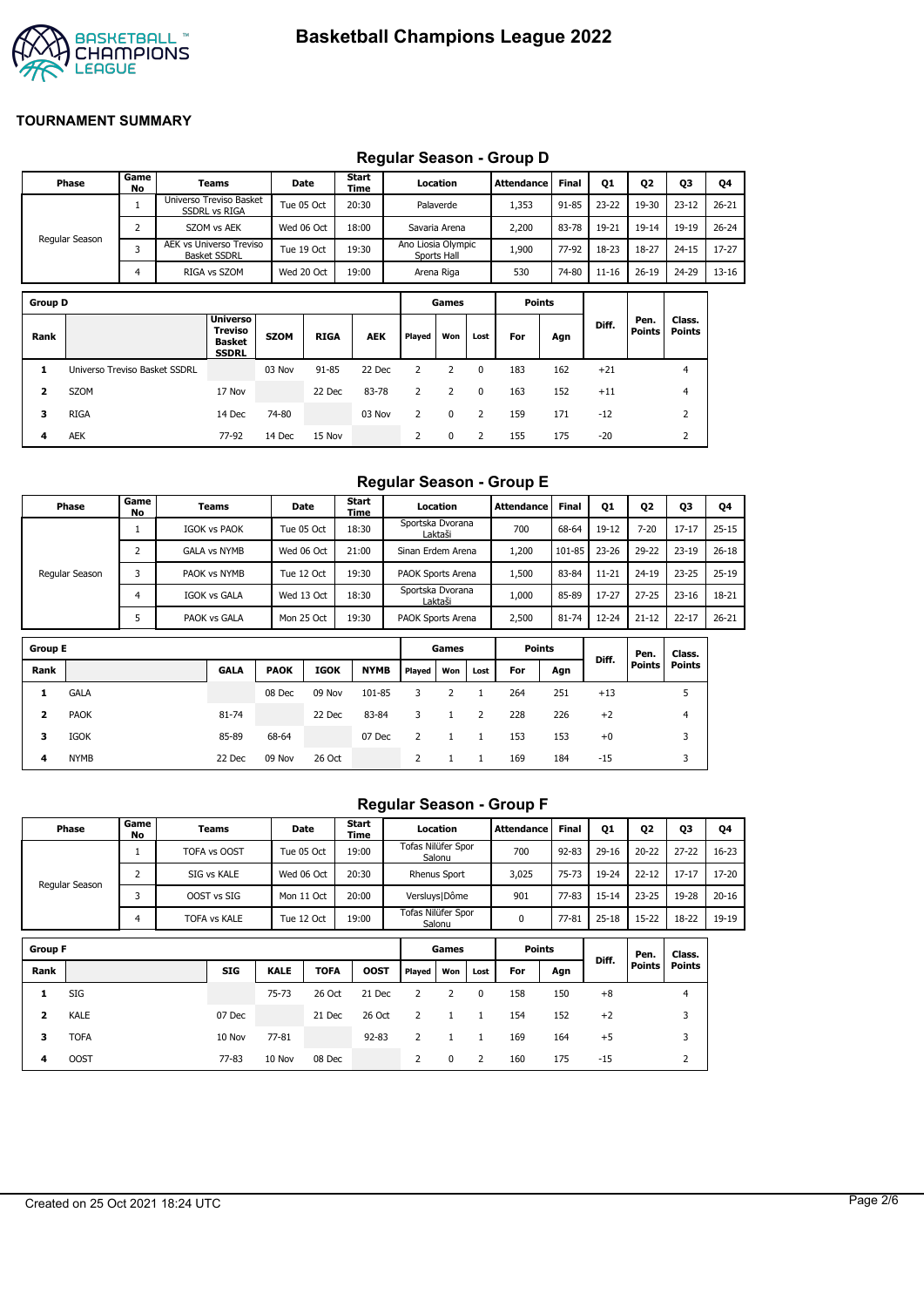

#### **Group G Games Points Diff. Pen. Points Class. Points Rank CLUJ HOLO BRIN DSK Played Won Lost For Agn 1** CLUJ 17 Nov 15 Dec 66-60 2 2 0 142 131 +11 4 **2** HOLO 03 Nov 22 Dec 15 Dec 1 1 0 88 61 +27 2 **3** BRIN 71-76 61-88 16 Nov 2 0 2 132 164 -32 2 **4** DSK 22 Dec 07 Dec 03 Nov 1 0 1 60 66 -6 1 **Phase Game No Teams Date Start Time Location Attendance Final Q1 Q2 Q3 Q4** Regular Season 1 BRIN vs HOLO Wed 06 Oct 20:30 Palazzetto dello Sport "Elio Pentassuglia" 1,000 61-88 9-29 13-20 17-21 22-18 2 CLUJ vs DSK Tue 05 Oct 1 19:30 Tue BTarena 1,650 1 66-60 1 14-21 18-10 1 21-16 1 13-13 3 BRIN vs CLUJ Mon 18 Oct 20:30 Palazzetto dello Sport "Elio Pentassuglia" 1,500 71-76 15-18 14-12 12-17 30-29

# **Regular Season - Group G**

# **Regular Season - Group H**

|                         | Phase          | Game<br>No     | Teams                 |              | Date         | Start<br>Time |                                              | Location         |              | <b>Attendance</b> | <b>Final</b> | Q1        | Q <sub>2</sub>        | Q3                      | Q4        |
|-------------------------|----------------|----------------|-----------------------|--------------|--------------|---------------|----------------------------------------------|------------------|--------------|-------------------|--------------|-----------|-----------------------|-------------------------|-----------|
|                         |                | T              | <b>BURG vs BESIK</b>  |              | Mon 04 Oct   | 20:30         | <b>Pabellon Multiusos</b><br>Coliseum Burgos |                  |              | 7,415             | 82-74        | $21 - 20$ | $23 - 23$             | $14 - 15$               | $24 - 16$ |
|                         | Regular Season | $\overline{2}$ | <b>OLDEN vs VILN</b>  |              | Wed 06 Oct   | 20:00         |                                              | <b>EWE Arena</b> |              | 2,836             | $76 - 72$    | $16 - 18$ | $21 - 20$             | $21 - 21$               | $18 - 13$ |
|                         |                | 3              | <b>VILN vs BURG</b>   |              | Tue 19 Oct   | 19:30         | Avia Solutions Group                         | Arena            |              | 2,632             | 87-69        | $22 - 17$ | $27 - 13$             | $17 - 22$               | $21 - 17$ |
|                         |                | 4              | <b>OLDEN VS BESIK</b> |              | Tue 19 Oct   | 20:00         |                                              | EWE Arena        |              | 3,000             | 81-83        | $31 - 25$ | $21 - 17$             | $13 - 25$               | $16 - 16$ |
| <b>Group H</b>          |                |                |                       |              |              |               |                                              | Games            |              | <b>Points</b>     |              |           |                       |                         |           |
|                         |                |                |                       |              |              |               |                                              |                  |              |                   |              | Diff.     | Pen.<br><b>Points</b> | Class.<br><b>Points</b> |           |
| Rank                    |                |                | <b>VILN</b>           | <b>OLDEN</b> | <b>BESIK</b> | <b>BURG</b>   | Played                                       | Won              | Lost         | For               | Agn          |           |                       |                         |           |
| 1                       | <b>VILN</b>    |                |                       | 13 Dec       | 17 Nov       | 87-69         | 2                                            |                  | 1            | 159               | 145          | $+14$     |                       | 3                       |           |
| $\overline{\mathbf{2}}$ | <b>OLDEN</b>   |                | 76-72                 |              | 81-83        | 17 Nov        | $\overline{2}$                               | $\mathbf{1}$     | $\mathbf{1}$ | 157               | 155          | $+2$      |                       | 3                       |           |
| 3                       | <b>BESIK</b>   |                | 02 Nov                | 21 Dec       |              | 14 Dec        | 2                                            | $\mathbf{1}$     | 1            | 157               | 163          | -6        |                       | 3                       |           |
| 4                       | <b>BURG</b>    |                | 21 Dec                | 02 Nov       | 82-74        |               | 2                                            | $\mathbf{1}$     | 1            | 151               | 161          | $-10$     |                       | 3                       |           |

| Legend     |                          |       |                   |            |              |    |              |
|------------|--------------------------|-------|-------------------|------------|--------------|----|--------------|
| Class.     | $\sim$<br>Classification | Diff. | <b>Difference</b> | <b>DSQ</b> | Disqualified | GF | Games played |
| <b>OTx</b> | Overtime                 | Qx    | Quarter Time      | W/L        | Win/Loss     |    |              |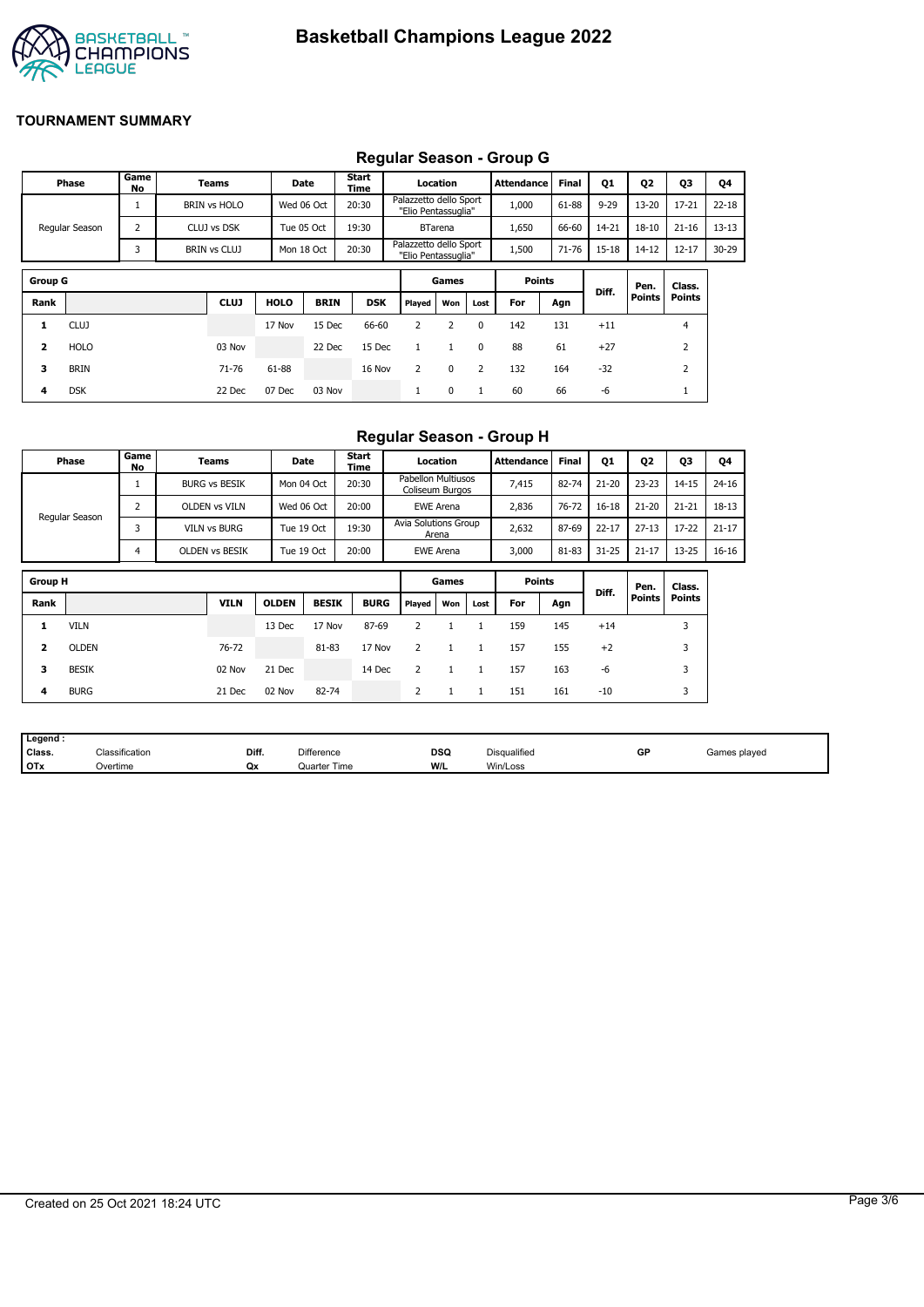

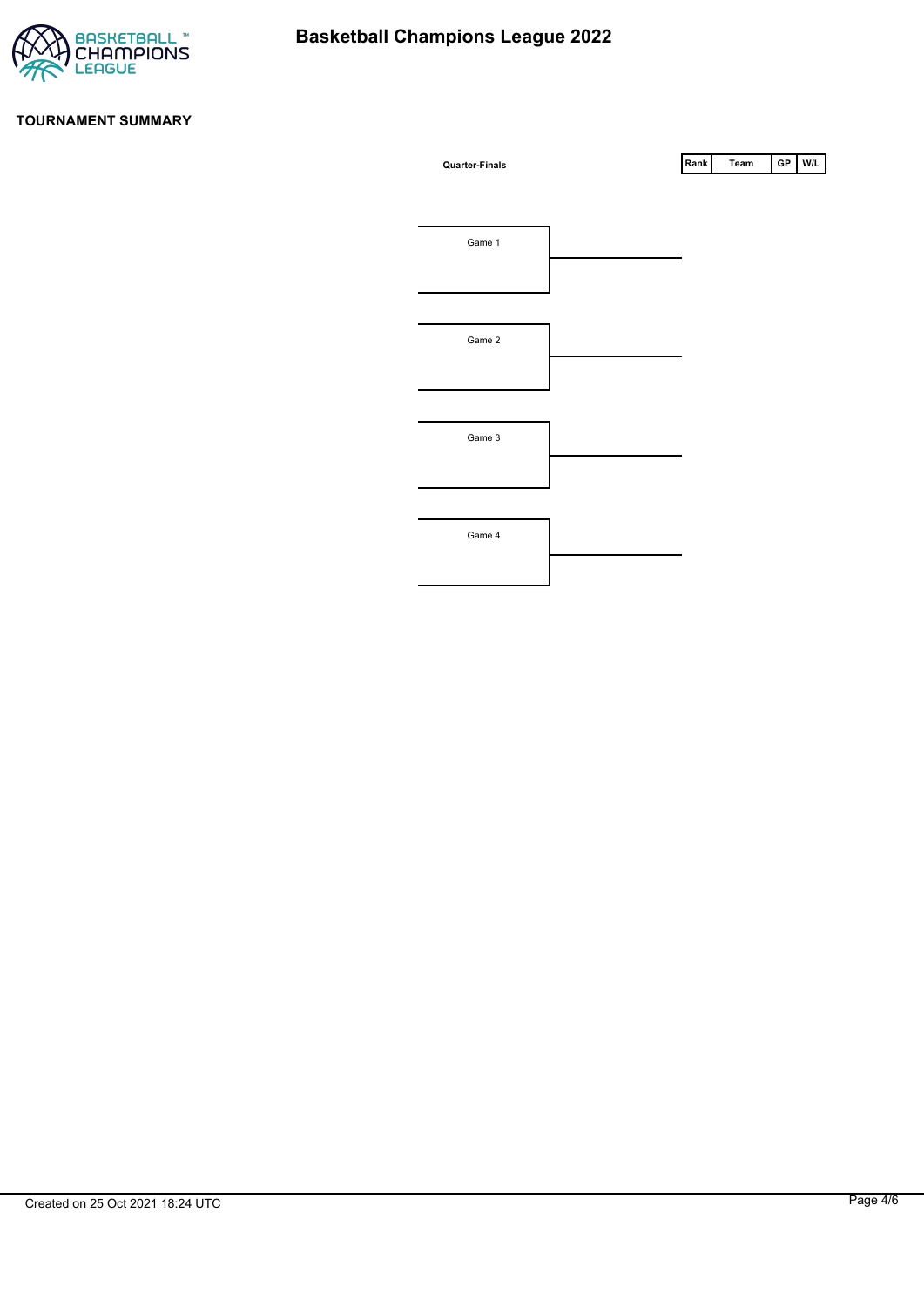

# **Basketball Champions League 2022**

# **TOURNAMENT SUMMARY**

**Play-ins**

| Game 8 |  |
|--------|--|
|        |  |
|        |  |
| Game 7 |  |
|        |  |
|        |  |
| Game 6 |  |
|        |  |
|        |  |
| Game 5 |  |
|        |  |
|        |  |
| Game 4 |  |
|        |  |
|        |  |
| Game 3 |  |
|        |  |
|        |  |
| Game 2 |  |
|        |  |
|        |  |
| Game 1 |  |
|        |  |
|        |  |
|        |  |